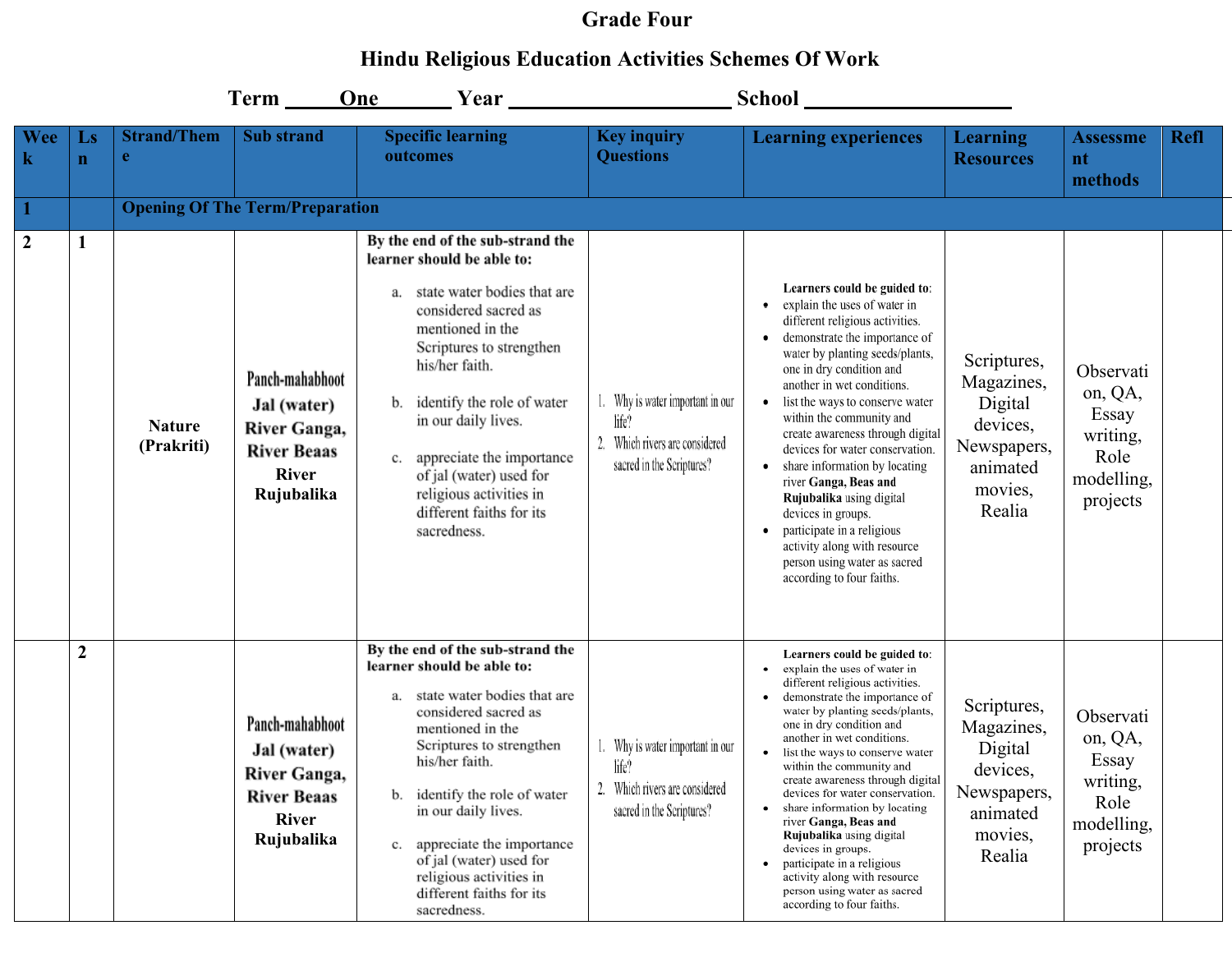|                         | 3            | Panch-mahabhoot<br>Jal (water)<br>River Ganga,<br><b>River Beaas</b><br><b>River</b><br>Rujubalika | By the end of the sub-strand the<br>learner should be able to:<br>state water bodies that are<br>a.<br>considered sacred as<br>mentioned in the<br>Scriptures to strengthen<br>his/her faith.<br>identify the role of water<br>b.<br>in our daily lives.<br>appreciate the importance<br>c.<br>of jal (water) used for<br>religious activities in<br>different faiths for its<br>sacredness. | Why is water important in our<br>life?<br>Which rivers are considered<br>sacred in the Scriptures? | Learners could be guided to:<br>• explain the uses of water in<br>different religious activities.<br>demonstrate the importance of<br>water by planting seeds/plants,<br>one in dry condition and<br>another in wet conditions.<br>list the ways to conserve water<br>within the community and<br>create awareness through digital<br>devices for water conservation.<br>share information by locating<br>river Ganga, Beas and<br>Rujubalika using digital<br>devices in groups.<br>participate in a religious<br>activity along with resource<br>person using water as sacred<br>according to four faiths. | Scriptures,<br>Magazines,<br>Digital<br>devices,<br>Newspapers,<br>animated<br>movies,<br>Realia | Observati<br>on, QA,<br>Essay<br>writing,<br>Role<br>modelling,<br>projects |  |
|-------------------------|--------------|----------------------------------------------------------------------------------------------------|----------------------------------------------------------------------------------------------------------------------------------------------------------------------------------------------------------------------------------------------------------------------------------------------------------------------------------------------------------------------------------------------|----------------------------------------------------------------------------------------------------|--------------------------------------------------------------------------------------------------------------------------------------------------------------------------------------------------------------------------------------------------------------------------------------------------------------------------------------------------------------------------------------------------------------------------------------------------------------------------------------------------------------------------------------------------------------------------------------------------------------|--------------------------------------------------------------------------------------------------|-----------------------------------------------------------------------------|--|
| $\overline{\mathbf{3}}$ | $\mathbf{1}$ | Panch-mahabhoot<br>Jal (water)<br>River Ganga,<br><b>River Beaas</b><br><b>River</b><br>Rujubalika | By the end of the sub-strand the<br>learner should be able to:<br>state water bodies that are<br>а.<br>considered sacred as<br>mentioned in the<br>Scriptures to strengthen<br>his/her faith.<br>b. identify the role of water<br>in our daily lives.<br>appreciate the importance<br>c.<br>of jal (water) used for<br>religious activities in<br>different faiths for its<br>sacredness.    | Why is water important in our<br>life?<br>Which rivers are considered<br>sacred in the Scriptures? | Learners could be guided to:<br>explain the uses of water in<br>different religious activities.<br>demonstrate the importance of<br>water by planting seeds/plants,<br>one in dry condition and<br>another in wet conditions.<br>list the ways to conserve water<br>within the community and<br>create awareness through digital<br>devices for water conservation.<br>• share information by locating<br>river Ganga, Beas and<br>Rujubalika using digital<br>devices in groups.<br>participate in a religious<br>activity along with resource<br>person using water as sacred<br>according to four faiths. | Scriptures,<br>Magazines,<br>Digital<br>devices,<br>Newspapers,<br>animated<br>movies,<br>Realia | Observati<br>on, QA,<br>Essay<br>writing,<br>Role<br>modelling,<br>projects |  |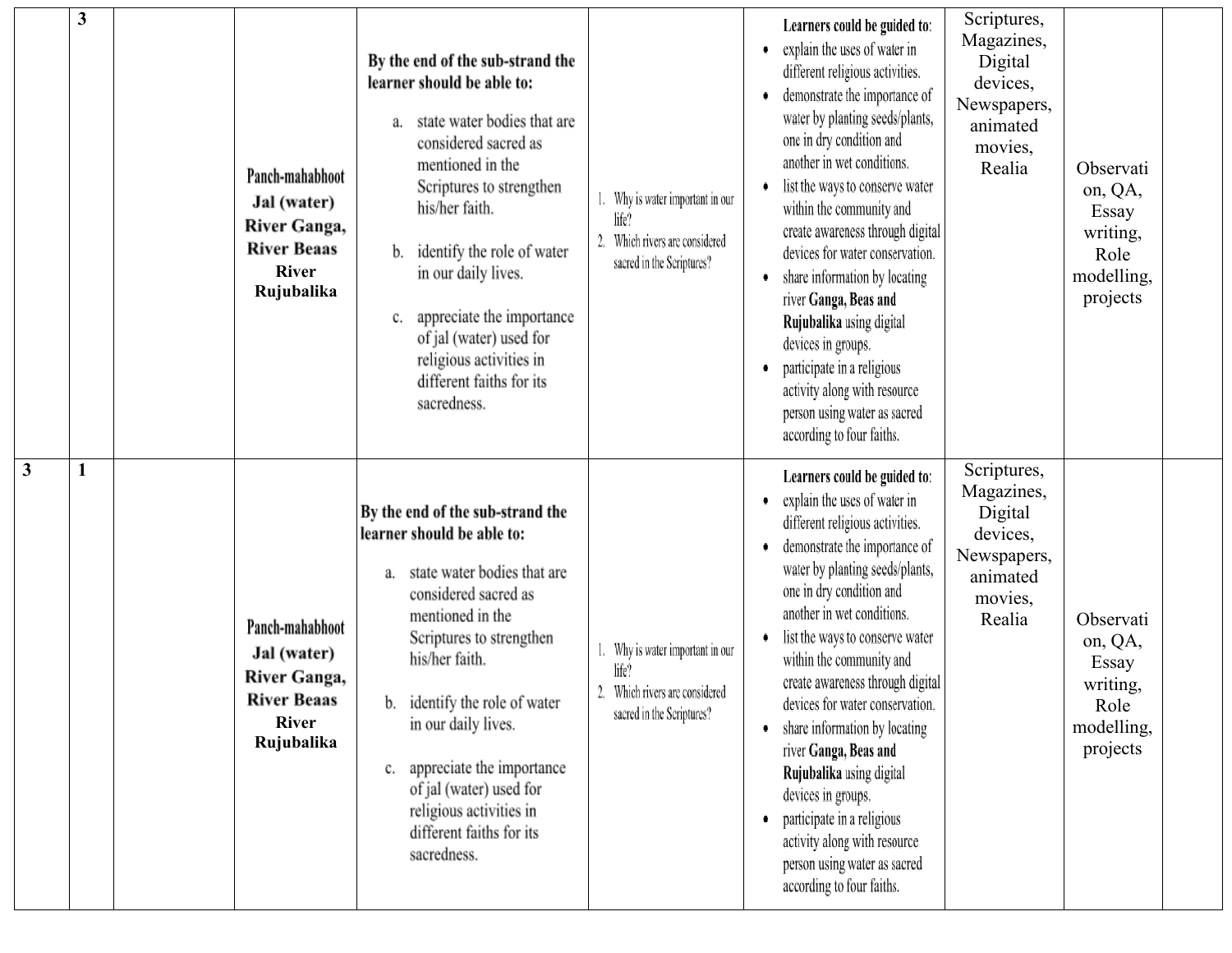| $\boldsymbol{2}$        | Panch-mahabhoot<br>Jal (water)<br>River Ganga,<br><b>River Beaas</b><br><b>River</b><br>Rujubalika | By the end of the sub-strand the<br>learner should be able to:<br>state water bodies that are<br>а.<br>considered sacred as<br>mentioned in the<br>Scriptures to strengthen<br>his/her faith.<br>identify the role of water<br>b.<br>in our daily lives.<br>appreciate the importance<br>c.<br>of jal (water) used for<br>religious activities in<br>different faiths for its<br>sacredness. | Why is water important in our<br>life?<br>2.<br>Which rivers are considered<br>sacred in the Scriptures? | Learners could be guided to:<br>explain the uses of water in<br>٠<br>different religious activities.<br>demonstrate the importance of<br>water by planting seeds/plants,<br>one in dry condition and<br>another in wet conditions.<br>list the ways to conserve water<br>٠<br>within the community and<br>create awareness through digital<br>devices for water conservation.<br>share information by locating<br>٠<br>river Ganga, Beas and<br>Rujubalika using digital<br>devices in groups.<br>participate in a religious<br>٠<br>activity along with resource<br>person using water as sacred<br>according to four faiths. | Scriptures,<br>Magazines,<br>Digital<br>devices,<br>Newspapers,<br>animated<br>movies,<br>Realia | Observati<br>on, QA,<br>Essay<br>writing,<br>Role<br>modelling,<br>projects |  |
|-------------------------|----------------------------------------------------------------------------------------------------|----------------------------------------------------------------------------------------------------------------------------------------------------------------------------------------------------------------------------------------------------------------------------------------------------------------------------------------------------------------------------------------------|----------------------------------------------------------------------------------------------------------|--------------------------------------------------------------------------------------------------------------------------------------------------------------------------------------------------------------------------------------------------------------------------------------------------------------------------------------------------------------------------------------------------------------------------------------------------------------------------------------------------------------------------------------------------------------------------------------------------------------------------------|--------------------------------------------------------------------------------------------------|-----------------------------------------------------------------------------|--|
| $\overline{\mathbf{3}}$ | <b>Sacred plants</b><br>Tulsi,<br>Beri,<br><b>Boddhi</b> tree                                      | name plants that are<br>a.<br>considered sacred for<br>familiarisation and<br>strengthen his/her<br>faith.<br>specify the roles of<br>b.<br>plants that are<br>considered sacred in<br>each faith for<br>religious activities.<br>nurture plants for<br>c.<br>conservation of<br>environment.                                                                                                | 3. Which plants do you know that are<br>considered sacred?<br>4. Why are they important in our life?     | collect pictures of trees that are<br>٠<br>of religious importance like<br>Tulsi, Beri, Boddhi tree and<br>create a photo montage using<br>digital devices.<br>• watch a lesson showing the<br>different stages of growth of<br>plant using digital material like<br>KICD education TV.                                                                                                                                                                                                                                                                                                                                        | Scriptures,<br>Magazines,<br>Digital<br>devices,<br>Newspapers,<br>animated<br>movies,<br>Realia | Observati<br>on, QA,<br>Essay<br>writing,<br>Role<br>modelling,<br>projects |  |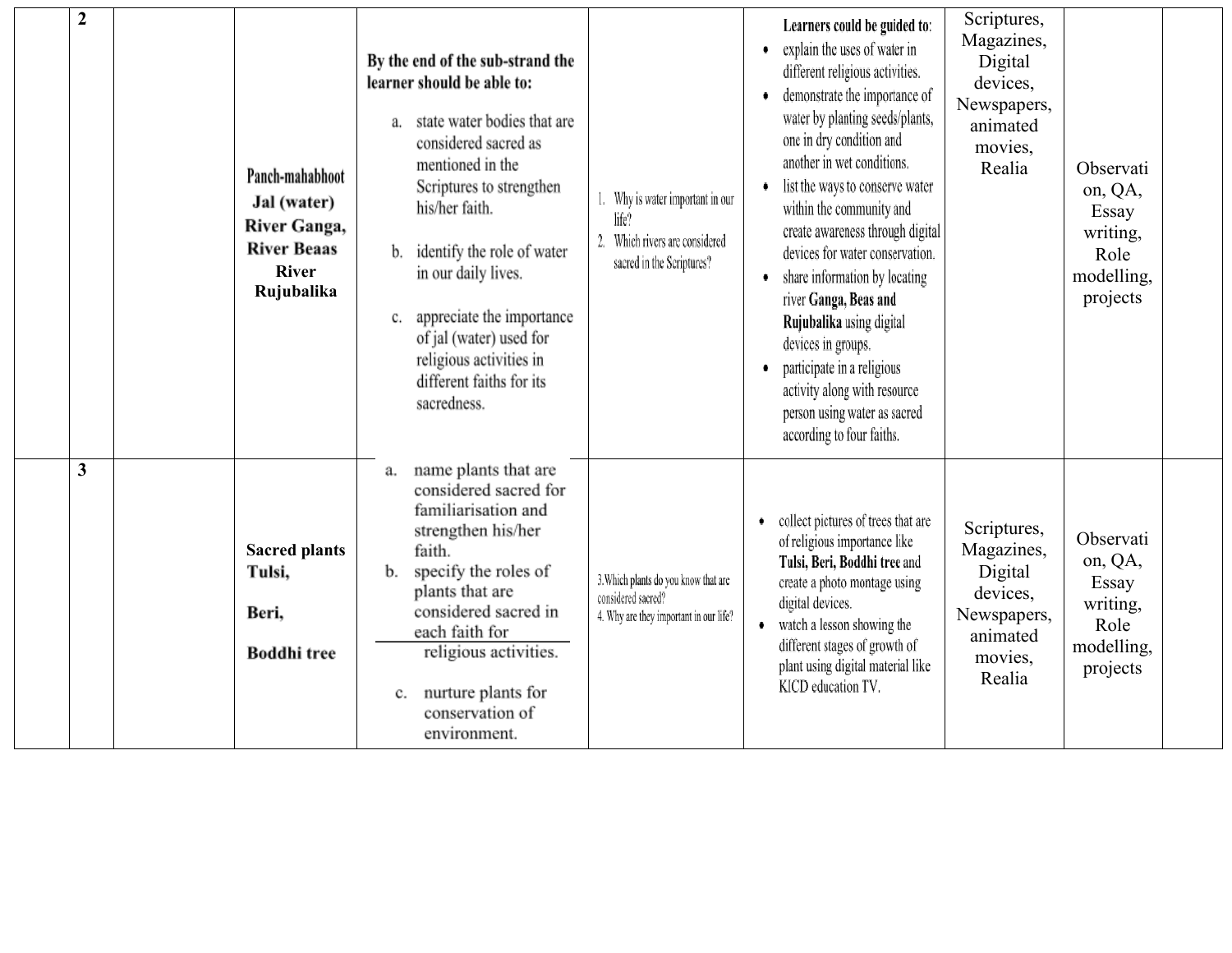| $\overline{\mathbf{4}}$ |                  | <b>Sacred plants</b><br>Tulsi,<br>Beri,<br><b>Boddhi</b> tree | name plants that are<br>а.<br>considered sacred for<br>familiarisation and<br>strengthen his/her<br>faith.<br>specify the roles of<br>b.<br>plants that are<br>considered sacred in<br>each faith for<br>religious activities.<br>nurture plants for<br>c.<br>conservation of<br>environment. | 3. Which plants do you know that are<br>considered sacred?<br>4. Why are they important in our life? | collect pictures of trees that are<br>of religious importance like<br>Tulsi, Beri, Boddhi tree and<br>create a photo montage using<br>digital devices.<br>watch a lesson showing the<br>$\bullet$<br>different stages of growth of<br>plant using digital material like<br>KICD education TV.                                                                | Scriptures,<br>Magazines,<br>Digital<br>devices,<br>Newspapers,<br>animated<br>movies,<br>Realia | Observati<br>on, QA,<br>Essay<br>writing,<br>Role<br>modelling,<br>projects |  |
|-------------------------|------------------|---------------------------------------------------------------|-----------------------------------------------------------------------------------------------------------------------------------------------------------------------------------------------------------------------------------------------------------------------------------------------|------------------------------------------------------------------------------------------------------|--------------------------------------------------------------------------------------------------------------------------------------------------------------------------------------------------------------------------------------------------------------------------------------------------------------------------------------------------------------|--------------------------------------------------------------------------------------------------|-----------------------------------------------------------------------------|--|
|                         | $\boldsymbol{2}$ | <b>Sacred plants</b><br>Tulsi,<br>Beri,<br><b>Boddhi</b> tree | name plants that are<br>a.<br>considered sacred for<br>familiarisation and<br>strengthen his/her<br>faith.<br>specify the roles of<br>b.<br>plants that are<br>considered sacred in<br>each faith for<br>religious activities.<br>nurture plants for<br>c.<br>conservation of<br>environment. | 3. Which plants do you know that are<br>considered sacred?<br>4. Why are they important in our life? | collect pictures of trees that are<br>٠<br>of religious importance like<br>Tulsi, Beri, Boddhi tree and<br>create a photo montage using<br>digital devices.<br>watch a lesson showing the<br>$\bullet$<br>different stages of growth of<br>plant using digital material like<br>KICD education TV.                                                           | Scriptures,<br>Magazines,<br>Digital<br>devices,<br>Newspapers,<br>animated<br>movies,<br>Realia | Observati<br>on, QA,<br>Essay<br>writing,<br>Role<br>modelling,<br>projects |  |
|                         | 3                | <b>Sacred plants</b><br>Tulsi,<br>Beri,<br><b>Boddhi</b> tree | name plants that are<br>a.<br>considered sacred for<br>familiarisation and<br>strengthen his/her<br>faith.<br>specify the roles of<br>b.<br>plants that are<br>considered sacred in<br>each faith for<br>religious activities.<br>nurture plants for<br>c.<br>conservation of<br>environment. | 3. Which plants do you know that are<br>considered sacred?<br>4. Why are they important in our life? | use digital materials to learn the<br>inter-dependency between<br>plants and human beings.<br>participate in tree planting<br>٠<br>activity carried out in the school<br>compound/community centre.<br>collect the leaves of plants<br>$\bullet$<br>considered sacred with the<br>guidance of parents to create a<br>card for the annual<br>Environment day. | Scriptures,<br>Magazines,<br>Digital<br>devices,<br>Newspapers,<br>animated<br>movies,<br>Realia | Observati<br>on, QA,<br>Essay<br>writing,<br>Role<br>modelling,<br>projects |  |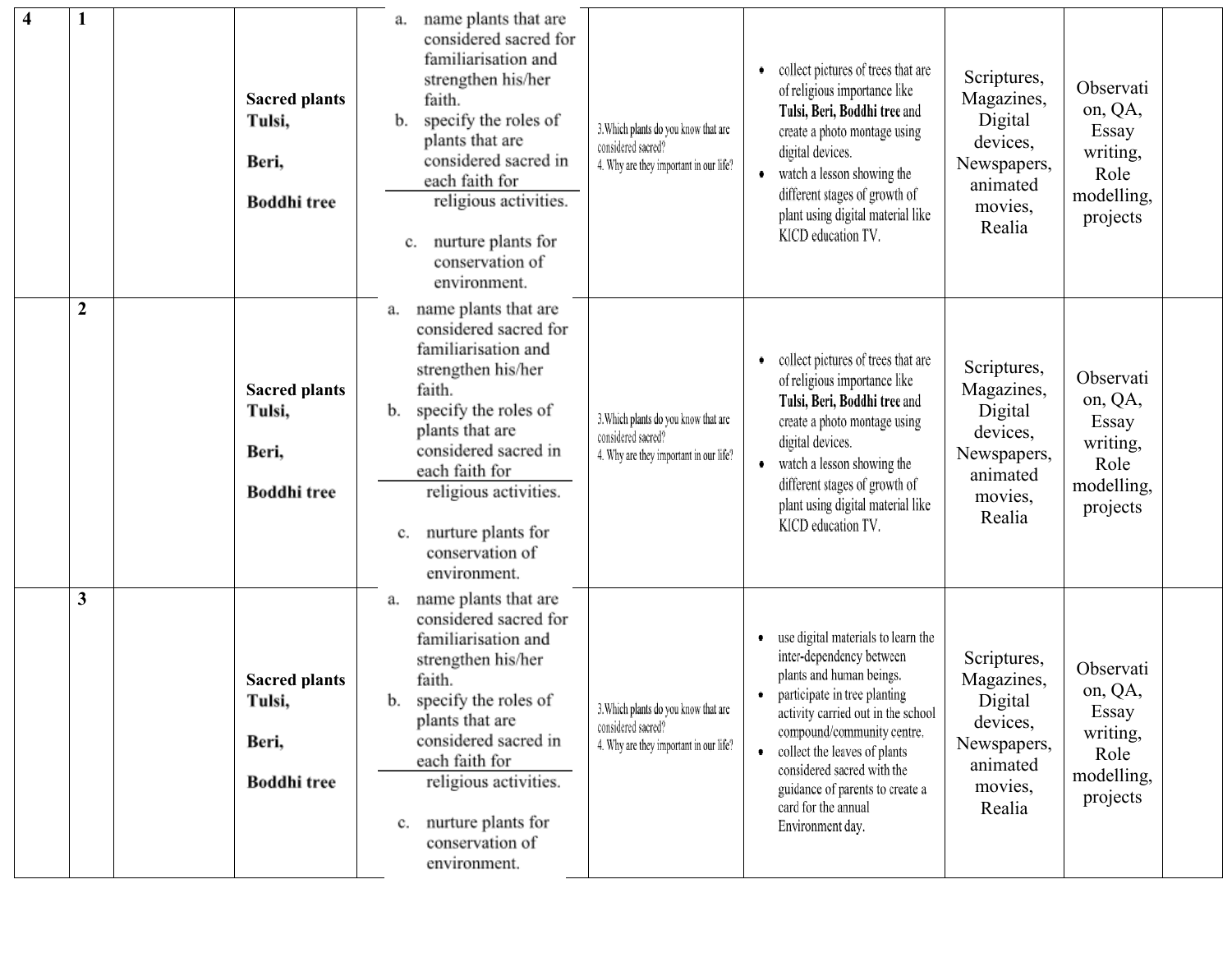| 5 |                  |                 | <b>Sacred plants</b><br>Tulsi,<br>Beri,<br><b>Boddhi</b> tree                             | name plants that are<br>а.<br>considered sacred for<br>familiarisation and<br>strengthen his/her<br>faith.<br>specify the roles of<br>b.<br>plants that are<br>considered sacred in<br>each faith for<br>religious activities.<br>nurture plants for<br>c.<br>conservation of<br>environment.                                                                                    | 3. Which plants do you know that are<br>considered sacred?<br>4. Why are they important in our life?                                                                                                                                                 | use digital materials to learn the<br>٠<br>inter-dependency between<br>plants and human beings.<br>participate in tree planting<br>٠<br>activity carried out in the school<br>compound/community centre.<br>• collect the leaves of plants<br>considered sacred with the<br>guidance of parents to create a<br>card for the annual<br>Environment day. | Scriptures,<br>Magazines,<br>Digital<br>devices,<br>Newspapers,<br>animated<br>movies,<br>Realia | Observati<br>on, QA,<br>Essay<br>writing,<br>Role<br>modelling,<br>projects |  |
|---|------------------|-----------------|-------------------------------------------------------------------------------------------|----------------------------------------------------------------------------------------------------------------------------------------------------------------------------------------------------------------------------------------------------------------------------------------------------------------------------------------------------------------------------------|------------------------------------------------------------------------------------------------------------------------------------------------------------------------------------------------------------------------------------------------------|--------------------------------------------------------------------------------------------------------------------------------------------------------------------------------------------------------------------------------------------------------------------------------------------------------------------------------------------------------|--------------------------------------------------------------------------------------------------|-----------------------------------------------------------------------------|--|
|   | $\boldsymbol{2}$ | <b>Divinity</b> | <b>Manifestation</b><br>s and<br>enlightened<br>beings<br>Narasimha Avatar,<br>Tirthankar | By the end of the sub-strand<br>the learner should be able to:<br>a. identify the contributions of<br>Manifestations and<br>Enlightened souls for<br>inspiration<br>b. implement teachings of<br>Manifestations and<br>Enlightened souls for<br>righteous living<br>c. appreciate the teachings of<br>Manifestations and<br>Enlightened souls for<br>spiritual and moral growth. | 1. Which of the Divinities do you<br>know from previous levels?<br>2. Why are they considered Divine?<br>3. What do we learn from the life of<br>Prince Siddhartha?<br>4. What do we learn from the life<br>and teachings of Sri Guru Ram Das<br>Ji? | Learners could be guided to:<br>• read the short stories from the lives<br>of Narasimha Avatar,<br>Tirthankar Parshvanath, Sri<br>Guru Ram Das ji, Prince<br>Siddhartha.<br>• watch and discuss the stories and<br>videos using digital devices                                                                                                        | Scriptures,<br>Magazines,<br>Digital<br>devices,<br>Newspapers,<br>animated<br>movies,<br>Realia | Observati<br>on, QA,<br>Essay<br>writing,<br>Role<br>modelling,<br>projects |  |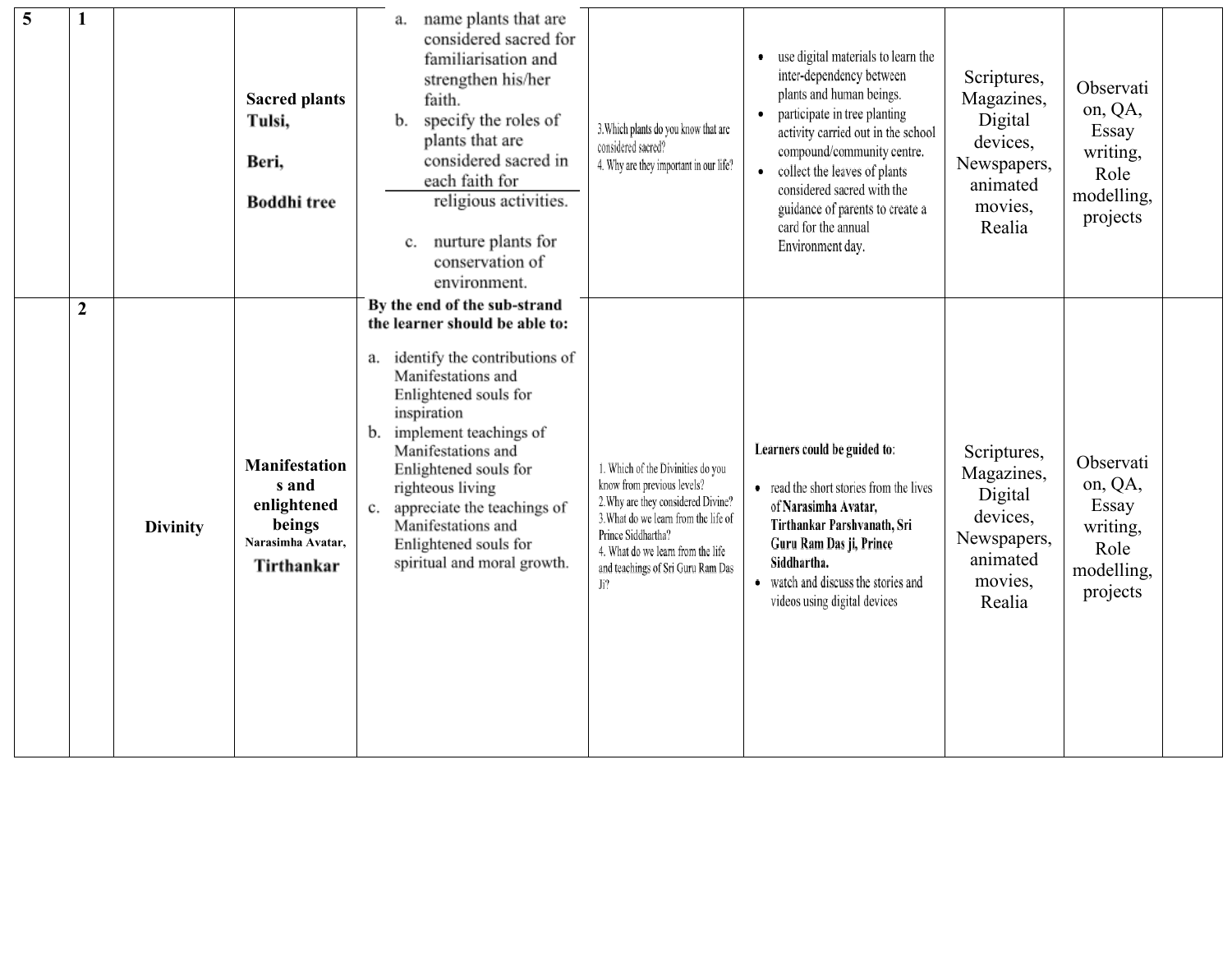|   | 3              | <b>Manifestation</b><br>s and<br>enlightened<br>beings<br>Narasimha Avatar,<br>Tirthankar        | By the end of the sub-strand<br>the learner should be able to:<br>a. identify the contributions of<br>Manifestations and<br>Enlightened souls for<br>inspiration<br>b. implement teachings of<br>Manifestations and<br>Enlightened souls for<br>righteous living<br>c. appreciate the teachings of<br>Manifestations and<br>Enlightened souls for<br>spiritual and moral growth.    | 1. Which of the Divinities do you<br>know from previous levels?<br>2. Why are they considered Divine?<br>3. What do we learn from the life of<br>Prince Siddhartha?<br>4. What do we learn from the life<br>and teachings of Sri Guru Ram Das<br>Ji? | Learners could be guided to:<br>• read the short stories from the lives<br>of Narasimha Avatar,<br>Tirthankar Parshvanath, Sri<br>Guru Ram Das ji, Prince<br>Siddhartha.<br>• watch and discuss the stories and<br>videos using digital devices | Scriptures,<br>Magazines,<br>Digital<br>devices,<br>Newspapers,<br>animated<br>movies,<br>Realia | Observati<br>on, QA,<br>Essay<br>writing,<br>Role<br>modelling,<br>projects |  |
|---|----------------|--------------------------------------------------------------------------------------------------|-------------------------------------------------------------------------------------------------------------------------------------------------------------------------------------------------------------------------------------------------------------------------------------------------------------------------------------------------------------------------------------|------------------------------------------------------------------------------------------------------------------------------------------------------------------------------------------------------------------------------------------------------|-------------------------------------------------------------------------------------------------------------------------------------------------------------------------------------------------------------------------------------------------|--------------------------------------------------------------------------------------------------|-----------------------------------------------------------------------------|--|
| 6 | 1              | <b>Manifestation</b><br>s and<br>enlightened<br>beings<br>Parshvanath<br>Sri Guru Ram Das        | By the end of the sub-strand<br>the learner should be able to:<br>identify the contributions of<br>a.<br>Manifestations and<br>Enlightened souls for<br>inspiration<br>implement teachings of<br>Manifestations and<br>Enlightened souls for<br>righteous living<br>appreciate the teachings of<br>c.<br>Manifestations and<br>Enlightened souls for<br>spiritual and moral growth. | 1. Which of the Divinities do you<br>know from previous levels?<br>2. Why are they considered Divine?<br>3. What do we learn from the life of<br>Prince Siddhartha?<br>4. What do we learn from the life<br>and teachings of Sri Guru Ram Das<br>Ji? | Learners could be guided to:<br>• read the short stories from the lives<br>of Narasimha Avatar,<br>Tirthankar Parshvanath, Sri<br>Guru Ram Das ji, Prince<br>Siddhartha.<br>• watch and discuss the stories and<br>videos using digital devices | Scriptures,<br>Magazines,<br>Digital<br>devices,<br>Newspapers,<br>animated<br>movies,<br>Realia | Observati<br>on, QA,<br>Essay<br>writing,<br>Role<br>modelling,<br>projects |  |
|   | $\overline{2}$ | <b>Manifestation</b><br>s and<br>enlightened<br>beings<br>Parshvanath<br>Sri Guru Ram Das<br>Ji, | By the end of the sub-strand<br>the learner should be able to:<br>identify the contributions of<br>a.<br>Manifestations and<br>Enlightened souls for<br>inspiration<br>b. implement teachings of<br>Manifestations and<br>Enlightened souls for<br>righteous living<br>c. appreciate the teachings of<br>Manifestations and<br>Enlightened souls for<br>spiritual and moral growth. | 1. Which of the Divinities do you<br>know from previous levels?<br>2. Why are they considered Divine?<br>3. What do we learn from the life of<br>Prince Siddhartha?<br>4. What do we learn from the life<br>and teachings of Sri Guru Ram Das<br>Ji? | Learners could be guided to:<br>• read the short stories from the lives<br>of Narasimha Avatar,<br>Tirthankar Parshvanath, Sri<br>Guru Ram Das ji, Prince<br>Siddhartha.<br>watch and discuss the stories and<br>videos using digital devices   | Scriptures,<br>Magazines,<br>Digital<br>devices,<br>Newspapers,<br>animated<br>movies,<br>Realia | Observati<br>on, QA,<br>Essay<br>writing,<br>Role<br>modelling,<br>projects |  |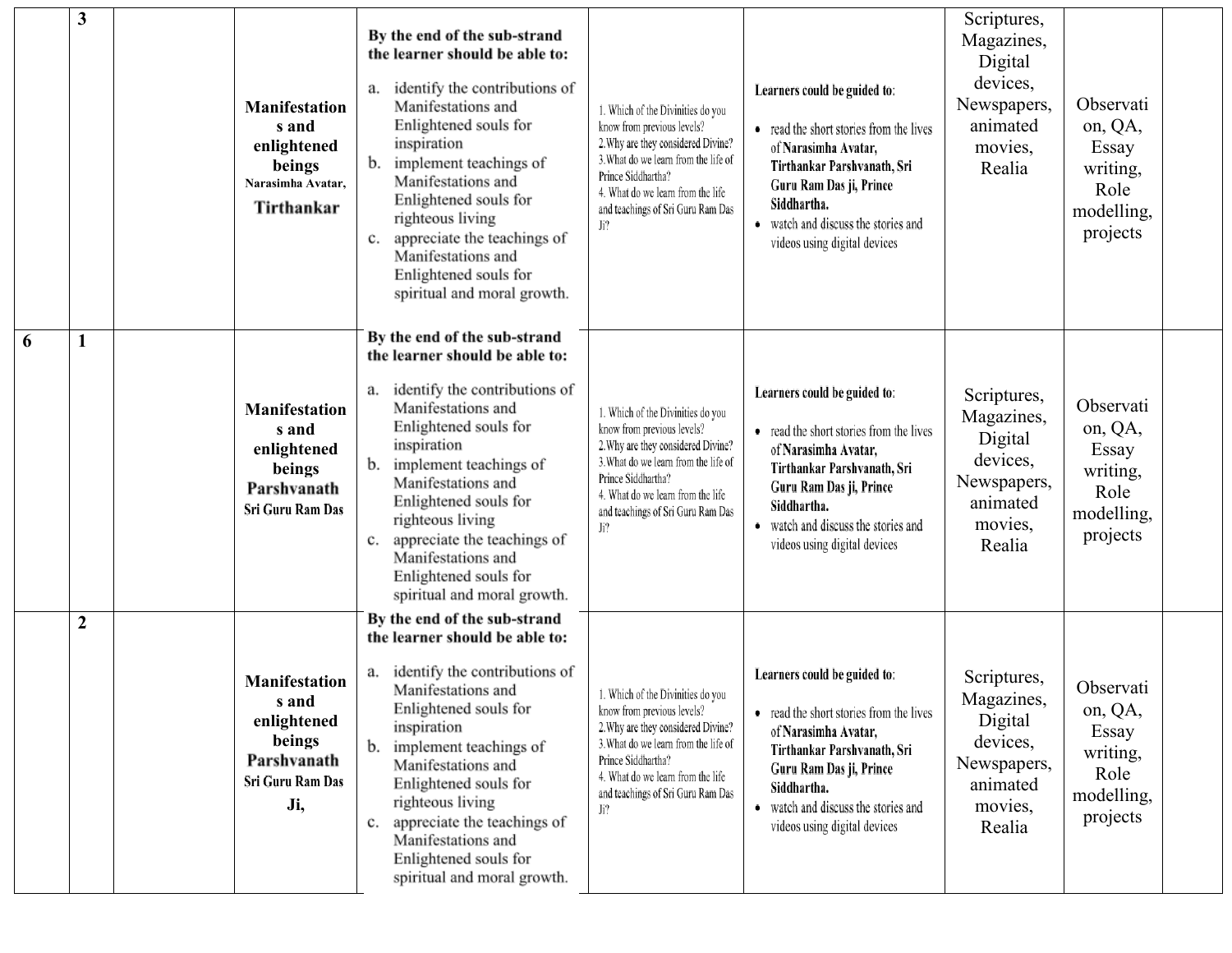|                | 3              | <b>Manifestation</b><br>s and<br>enlightened<br>beings<br>Narasimha Avatar,<br>Tirthankar<br>Parshvanath<br>Sri Guru Ram Das<br>Ji,<br>Prince Siddhartha | By the end of the sub-strand<br>the learner should be able to:<br>identify the contributions of<br>а.<br>Manifestations and<br>Enlightened souls for<br>inspiration<br>b.<br>implement teachings of<br>Manifestations and<br>Enlightened souls for<br>righteous living<br>appreciate the teachings of<br>c.<br>Manifestations and<br>Enlightened souls for<br>spiritual and moral growth. | 1. Which of the Divinities do you<br>know from previous levels?<br>2. Why are they considered Divine?<br>3. What do we learn from the life of<br>Prince Siddhartha?<br>4. What do we learn from the life<br>and teachings of Sri Guru Ram Das<br>Ji? | • listen to stories of Manifestations<br>and Enlightened souls from a<br>resource person/parents or using an<br>audio device.<br>• perform skits based on the reforms<br>done by Manifestations and<br>Enlightened souls.<br>• match the Manifestations and<br>Enlightened souls with the reforms<br>done by each. (through dragging<br>and dropping on digital device) | Scriptures,<br>Magazines,<br>Digital<br>devices,<br>Newspapers,<br>animated<br>movies,<br>Realia | Observati<br>on, QA,<br>Essay<br>writing,<br>Role<br>modelling,<br>projects |
|----------------|----------------|----------------------------------------------------------------------------------------------------------------------------------------------------------|-------------------------------------------------------------------------------------------------------------------------------------------------------------------------------------------------------------------------------------------------------------------------------------------------------------------------------------------------------------------------------------------|------------------------------------------------------------------------------------------------------------------------------------------------------------------------------------------------------------------------------------------------------|-------------------------------------------------------------------------------------------------------------------------------------------------------------------------------------------------------------------------------------------------------------------------------------------------------------------------------------------------------------------------|--------------------------------------------------------------------------------------------------|-----------------------------------------------------------------------------|
| $\overline{7}$ |                | <b>Manifestation</b><br>s and<br>enlightened<br>beings<br>Parshvanath<br>Sri Guru Ram Das<br>Ji,<br>Prince Siddhartha                                    | By the end of the sub-strand<br>the learner should be able to:<br>identify the contributions of<br>а.<br>Manifestations and<br>Enlightened souls for<br>inspiration<br>b.<br>implement teachings of<br>Manifestations and<br>Enlightened souls for<br>righteous living<br>appreciate the teachings of<br>c.<br>Manifestations and<br>Enlightened souls for<br>spiritual and moral growth. | 1. Which of the Divinities do you<br>know from previous levels?<br>2. Why are they considered Divine?<br>3. What do we learn from the life of<br>Prince Siddhartha?<br>4. What do we learn from the life<br>and teachings of Sri Guru Ram Das<br>Ji? | • listen to stories of Manifestations<br>and Enlightened souls from a<br>resource person/parents or using an<br>audio device.<br>• perform skits based on the reforms<br>done by Manifestations and<br>Enlightened souls.<br>• match the Manifestations and<br>Enlightened souls with the reforms<br>done by each. (through dragging<br>and dropping on digital device) | Scriptures,<br>Magazines,<br>Digital<br>devices,<br>Newspapers,<br>animated<br>movies,<br>Realia | Observati<br>on, QA,<br>Essay<br>writing,<br>Role<br>modelling,<br>projects |
|                | $\overline{2}$ | <b>Manifestation</b><br>s and<br>enlightened<br>beings<br>Parshvanath<br>Sri Guru Ram Das<br>Ji,<br>Prince Siddhartha                                    | By the end of the sub-strand<br>the learner should be able to:<br>identify the contributions of<br>а.<br>Manifestations and<br>Enlightened souls for<br>inspiration<br>implement teachings of<br>b.<br>Manifestations and<br>Enlightened souls for<br>righteous living<br>appreciate the teachings of<br>c.<br>Manifestations and<br>Enlightened souls for<br>spiritual and moral growth. | 1. Which of the Divinities do you<br>know from previous levels?<br>2. Why are they considered Divine?<br>3. What do we learn from the life of<br>Prince Siddhartha?<br>4. What do we learn from the life<br>and teachings of Sri Guru Ram Das<br>Ji? | • listen to stories of Manifestations<br>and Enlightened souls from a<br>resource person/parents or using an<br>audio device.<br>• perform skits based on the reforms<br>done by Manifestations and<br>Enlightened souls.<br>• match the Manifestations and<br>Enlightened souls with the reforms<br>done by each. (through dragging<br>and dropping on digital device) | Scriptures,<br>Magazines,<br>Digital<br>devices,<br>Newspapers,<br>animated<br>movies,<br>Realia | Observati<br>on, QA,<br>Essay<br>writing,<br>Role<br>modelling,<br>projects |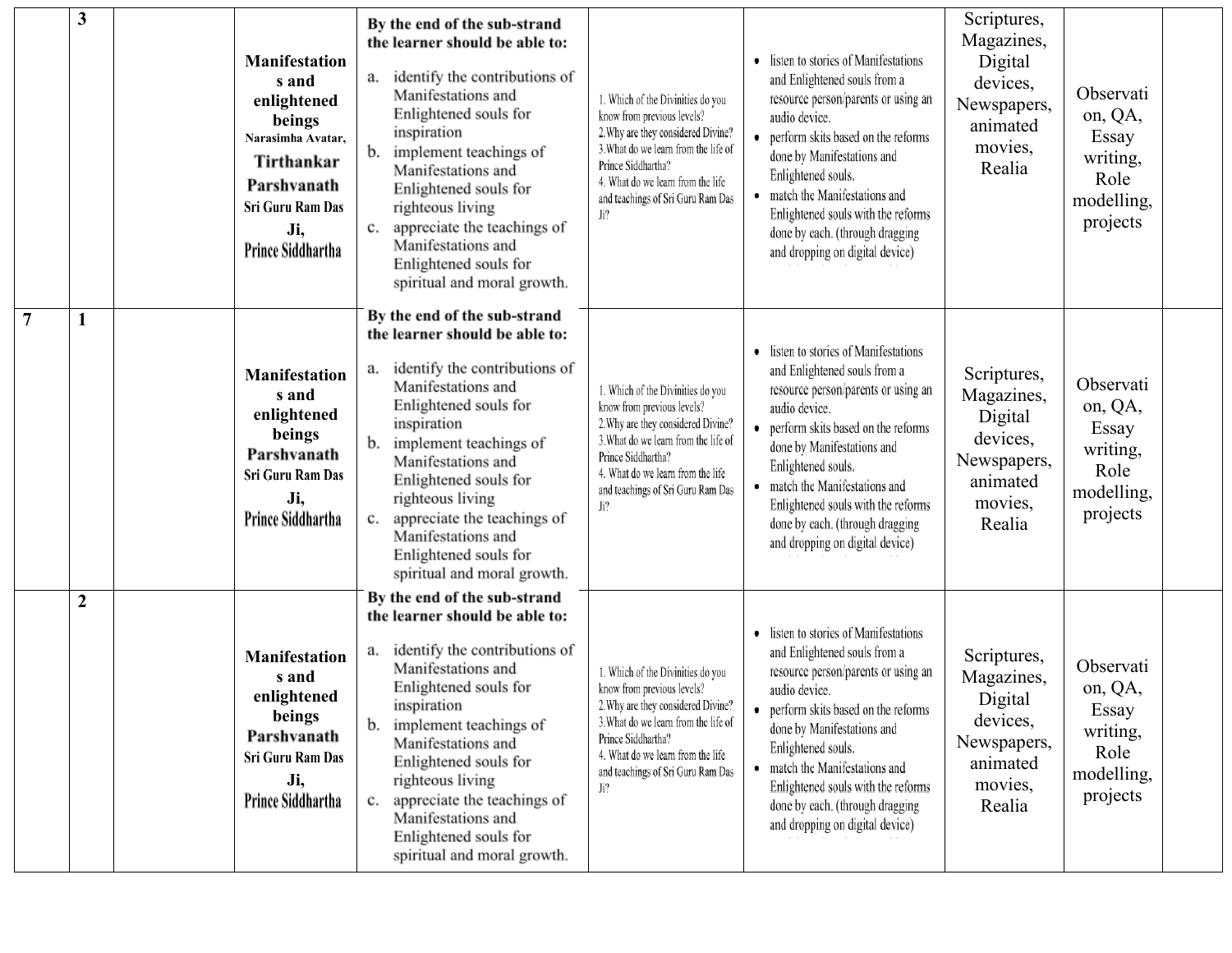|   | 3              | <b>Manifestation</b><br>s and<br>enlightened<br>beings<br>Parshvanath<br>Sri Guru Ram Das<br>Ji,<br>Prince Siddhartha | By the end of the sub-strand<br>the learner should be able to:<br>identify the contributions of<br>а.<br>Manifestations and<br>Enlightened souls for<br>inspiration<br>implement teachings of<br>Manifestations and<br>Enlightened souls for<br>righteous living<br>appreciate the teachings of<br>c.<br>Manifestations and<br>Enlightened souls for<br>spiritual and moral growth. | 1. Which of the Divinities do you<br>know from previous levels?<br>2. Why are they considered Divine?<br>3. What do we learn from the life of<br>Prince Siddhartha?<br>4. What do we learn from the life<br>and teachings of Sri Guru Ram Das<br>Ji? | • listen to stories of Manifestations<br>and Enlightened souls from a<br>resource person/parents or using an<br>audio device.<br>• perform skits based on the reforms<br>done by Manifestations and<br>Enlightened souls.<br>match the Manifestations and<br>Enlightened souls with the reforms<br>done by each. (through dragging<br>and dropping on digital device) | Scriptures,<br>Magazines,<br>Digital<br>devices,<br>Newspapers,<br>animated<br>movies,<br>Realia | Observati<br>on, QA,<br>Essay<br>writing,<br>Role<br>modelling,<br>projects |  |
|---|----------------|-----------------------------------------------------------------------------------------------------------------------|-------------------------------------------------------------------------------------------------------------------------------------------------------------------------------------------------------------------------------------------------------------------------------------------------------------------------------------------------------------------------------------|------------------------------------------------------------------------------------------------------------------------------------------------------------------------------------------------------------------------------------------------------|-----------------------------------------------------------------------------------------------------------------------------------------------------------------------------------------------------------------------------------------------------------------------------------------------------------------------------------------------------------------------|--------------------------------------------------------------------------------------------------|-----------------------------------------------------------------------------|--|
| 8 | 1              | <b>Manifestation</b><br>s and<br>enlightened<br>beings<br>Parshvanath<br>Sri Guru Ram Das<br>Ji,<br>Prince Siddhartha | By the end of the sub-strand<br>the learner should be able to:<br>identify the contributions of<br>a.<br>Manifestations and<br>Enlightened souls for<br>inspiration<br>implement teachings of<br>Manifestations and<br>Enlightened souls for<br>righteous living<br>appreciate the teachings of<br>Manifestations and<br>Enlightened souls for<br>spiritual and moral growth.       | 1. Which of the Divinities do you<br>know from previous levels?<br>2. Why are they considered Divine?<br>3. What do we learn from the life of<br>Prince Siddhartha?<br>4. What do we learn from the life<br>and teachings of Sri Guru Ram Das<br>Ji? | • participate in quiz competitions<br>based on questions related to<br>reforms done by Enlightened souls.<br>• Participate in short essay writing<br>competition on Manifestations and<br>Enlightened souls.<br>• watch animated films on<br>Tirthankar Parshvanath,<br>Narasimha Avatar, Sri Guru<br>Ram Das ji, Prince Siddhartha<br>using digital devices.         | Scriptures,<br>Magazines,<br>Digital<br>devices,<br>Newspapers,<br>animated<br>movies,<br>Realia | Observati<br>on, QA,<br>Essay<br>writing,<br>Role<br>modelling,<br>projects |  |
|   | $\overline{2}$ | <b>Manifestation</b><br>s and<br>enlightened<br>beings<br>Parshvanath<br>Sri Guru Ram Das<br>Ji,<br>Prince Siddhartha | By the end of the sub-strand<br>the learner should be able to:<br>identify the contributions of<br>a.<br>Manifestations and<br>Enlightened souls for<br>inspiration<br>implement teachings of<br>b.<br>Manifestations and<br>Enlightened souls for<br>righteous living<br>appreciate the teachings of<br>Manifestations and<br>Enlightened souls for<br>spiritual and moral growth. | 1. Which of the Divinities do you<br>know from previous levels?<br>2. Why are they considered Divine?<br>3. What do we learn from the life of<br>Prince Siddhartha?<br>4. What do we learn from the life<br>and teachings of Sri Guru Ram Das<br>Ji? | participate in quiz competitions<br>based on questions related to<br>reforms done by Enlightened souls.<br>• Participate in short essay writing<br>competition on Manifestations and<br>Enlightened souls.<br>• watch animated films on<br>Tirthankar Parshvanath,<br>Narasimha Avatar, Sri Guru<br>Ram Das ji, Prince Siddhartha<br>using digital devices.           | Scriptures,<br>Magazines,<br>Digital<br>devices,<br>Newspapers,<br>animated<br>movies,<br>Realia | Observati<br>on, QA,<br>Essay<br>writing,<br>Role<br>modelling,<br>projects |  |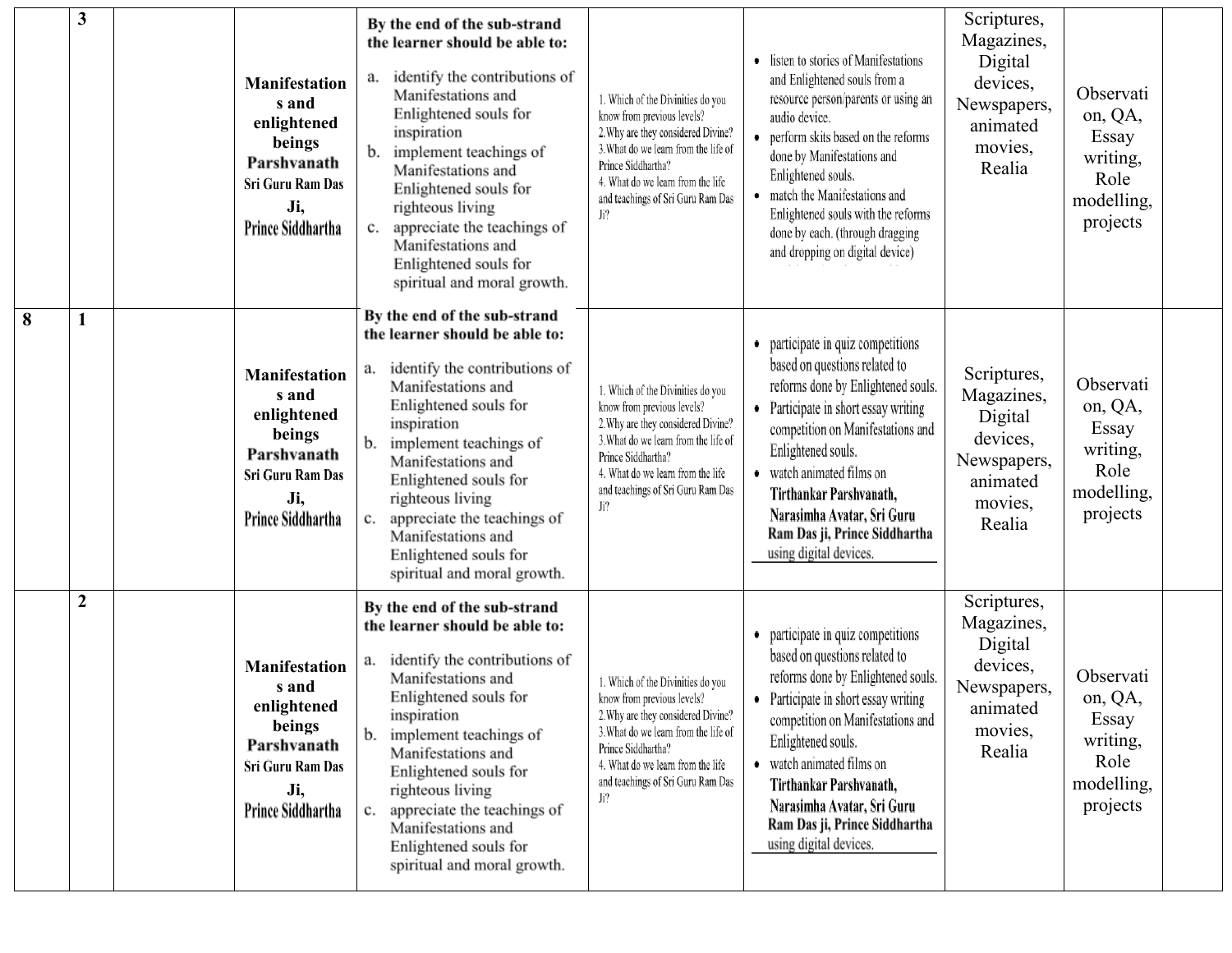|   | 3              | <b>Scriptures</b><br>(Holy Books) | <b>Essence of</b><br><b>Scriptures</b><br>Ramayan,<br>Uttaradhyayan<br>Dhammapada,<br>Sri Guru Granth<br>Sahib ji. | By the end of the Sub strand<br>the learner should be able to:<br>explain the essence of the<br>a.<br>Scriptures for inspiration.<br>apply the essence of the<br>b.<br>Scriptures for righteous<br>living.<br>appreciate the Scriptures<br>c.<br>for spiritual growth. | Why do we read Scriptures?<br>2. What is the role of Scripture in<br>your daily life?<br>3. What did you like about the<br>Scriptures you read/heard?<br>4. What is the central message<br>learnt in the (Ramayan/<br>Uttaradhyayan/Dhammapada/<br>Sri Guru Granth Sahib ji.)<br>Scriptures? | Learners could be guided to:<br>• read the essence of Ramayan,<br>Uttaradhyayan, Dhammapada,<br>Sri Guru Granth Sahib ji.<br>listen to stories from a resource<br>person/an audio device to know<br>more about the essence of the<br>Scriptures | Scriptures,<br>Magazines,<br>Digital<br>devices,<br>Newspapers,<br>animated<br>movies,<br>Realia | Observati<br>on, QA,<br>Essay<br>writing,<br>Role<br>modelling,<br>projects |  |
|---|----------------|-----------------------------------|--------------------------------------------------------------------------------------------------------------------|------------------------------------------------------------------------------------------------------------------------------------------------------------------------------------------------------------------------------------------------------------------------|----------------------------------------------------------------------------------------------------------------------------------------------------------------------------------------------------------------------------------------------------------------------------------------------|-------------------------------------------------------------------------------------------------------------------------------------------------------------------------------------------------------------------------------------------------|--------------------------------------------------------------------------------------------------|-----------------------------------------------------------------------------|--|
| 9 | 1              |                                   | <b>Essence of</b><br><b>Scriptures</b><br>Ramayan,<br>Uttaradhyayan<br>Dhammapada,<br>Sri Guru Granth<br>Sahib ji. | By the end of the Sub strand<br>the learner should be able to:<br>explain the essence of the<br>а.<br>Scriptures for inspiration.<br>apply the essence of the<br>b.<br>Scriptures for righteous<br>living.<br>appreciate the Scriptures<br>c.<br>for spiritual growth. | Why do we read Scriptures?<br>2. What is the role of Scripture in<br>your daily life?<br>What did you like about the<br>Scriptures you read/heard?<br>4. What is the central message<br>learnt in the (Ramayan/<br>Uttaradhyayan/Dhammapada/<br>Sri Guru Granth Sahib ji.)<br>Scriptures?    | Learners could be guided to:<br>• read the essence of Ramayan,<br>Uttaradhyayan, Dhammapada,<br>Sri Guru Granth Sahib ji.<br>listen to stories from a resource<br>person/an audio device to know<br>more about the essence of the<br>Scriptures | Scriptures,<br>Magazines,<br>Digital<br>devices,<br>Newspapers,<br>animated<br>movies,<br>Realia | Observati<br>on, QA,<br>Essay<br>writing,<br>Role<br>modelling,<br>projects |  |
|   | $\overline{2}$ |                                   | <b>Essence of</b><br><b>Scriptures</b><br>Ramayan,<br>Uttaradhyayan<br>Dhammapada,<br>Sri Guru Granth<br>Sahib ji. | By the end of the Sub strand<br>the learner should be able to:<br>a. explain the essence of the<br>Scriptures for inspiration.<br>apply the essence of the<br>b.<br>Scriptures for righteous<br>living.<br>appreciate the Scriptures<br>c.<br>for spiritual growth.    | Why do we read Scriptures?<br>2. What is the role of Scripture in<br>your daily life?<br>3. What did you like about the<br>Scriptures you read/heard?<br>4. What is the central message<br>learnt in the (Ramayan/<br>Uttaradhyayan/Dhammapada/<br>Sri Guru Granth Sahib ji.)<br>Scriptures? | discuss in groups/pairs the essence<br>of the Scriptures.<br>• visit a temple/community<br>centre/library to learn more about<br>the essence of Scriptures                                                                                      | Scriptures,<br>Magazines,<br>Digital<br>devices,<br>Newspapers,<br>animated<br>movies,<br>Realia | Observati<br>on, QA,<br>Essay<br>writing,<br>Role<br>modelling,<br>projects |  |